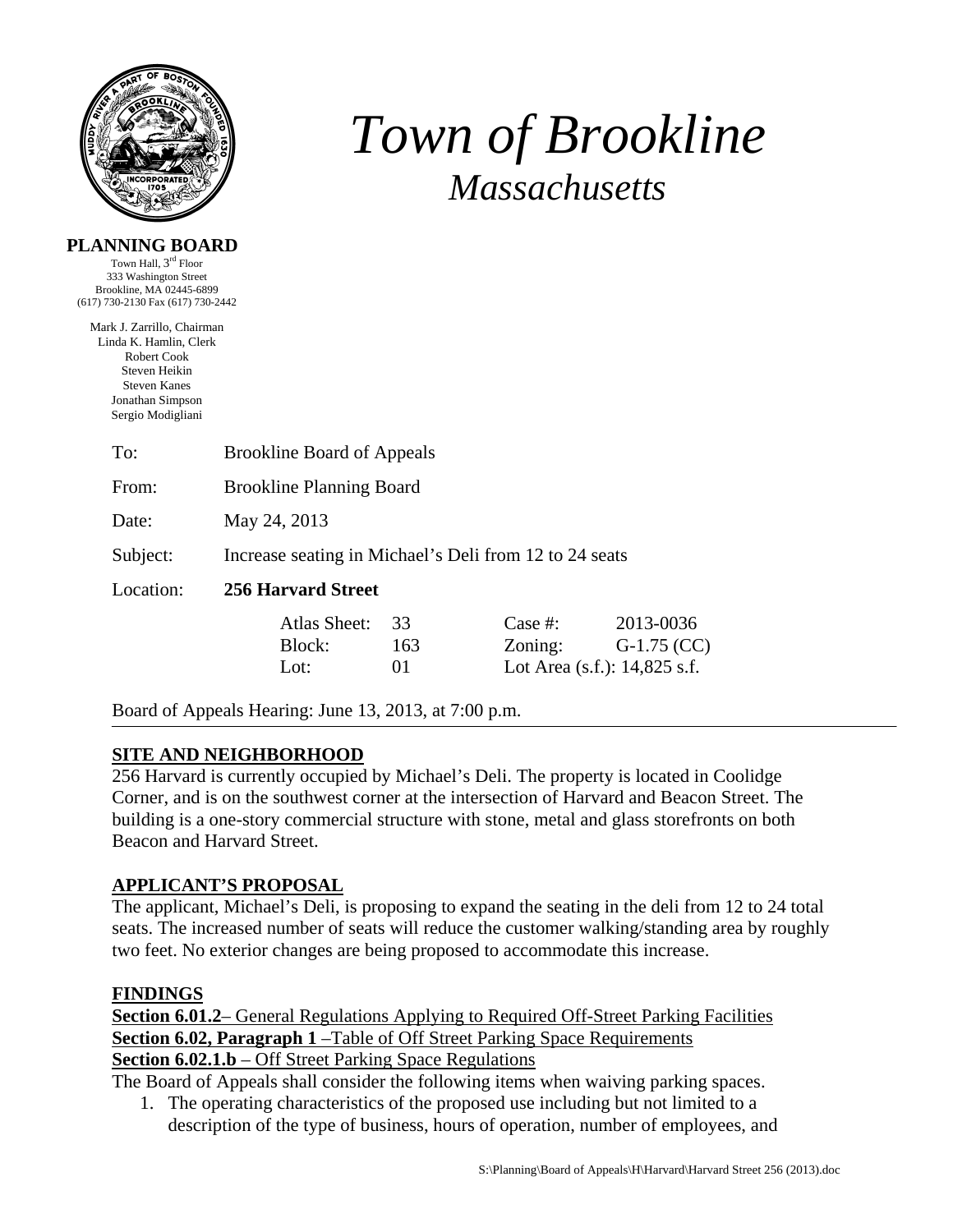delivery service requirements

- 2. The peak parking demand for the proposed use in relation to the peak parking demand generated by other uses in the area
- 3. The need for and provision of employee parking
- 4. The availability and/or shortage of existing public parking and transit facilities in the area

| <b>Design of Parking</b><br><b>Requirements</b> | <b>Required</b> | <b>Existing</b> | <b>Proposed</b> | <b>Relief</b>   |
|-------------------------------------------------|-----------------|-----------------|-----------------|-----------------|
| Total Parking Spaces                            |                 |                 |                 | Special Permit* |

\* Under *Section 6.02.1.b*, the Board of Appeals may waive 10 parking spaces or 50% of the increased parking requirement, whichever is greater, by special permit.

## **PLANNING BOARD COMMENTS**

The Planning Board is supportive of the applicant's proposal to increase the number of seats in the restaurant from 12 to 24. The applicant is currently required to have 2 parking spaces that serve the restaurant. The increased number of seats requires two additional spaces, which is a total of 4 spaces to serve the restaurant. The addition of 12 seats is not anticipated to have an impact on parking in the area due to the proximity of public transit, and the general nature of pedestrian foot traffic in Coolidge Corner.

## **Therefore the Planning Board recommends approval of the proposal and the floor plan by XChange Architects, LLC, dated 3/1/13, subject to the following conditions:**

- 1. Prior to the issuance of a building permit, a final floor plan indicating all table locations, including total square footage, shall be submitted subject to the review and approval of the Assistant Director of Regulatory Planning.
- 2. Prior to the issuance of a building permit, the applicant shall submit to the Building Commissioner for review and approval for conformance to the Board of Appeals decision: 1) a final floor plan stamped and signed by a registered engineer or architect; and 2) evidence that the Board of Appeals decision has been recorded at the Registry of Deeds.